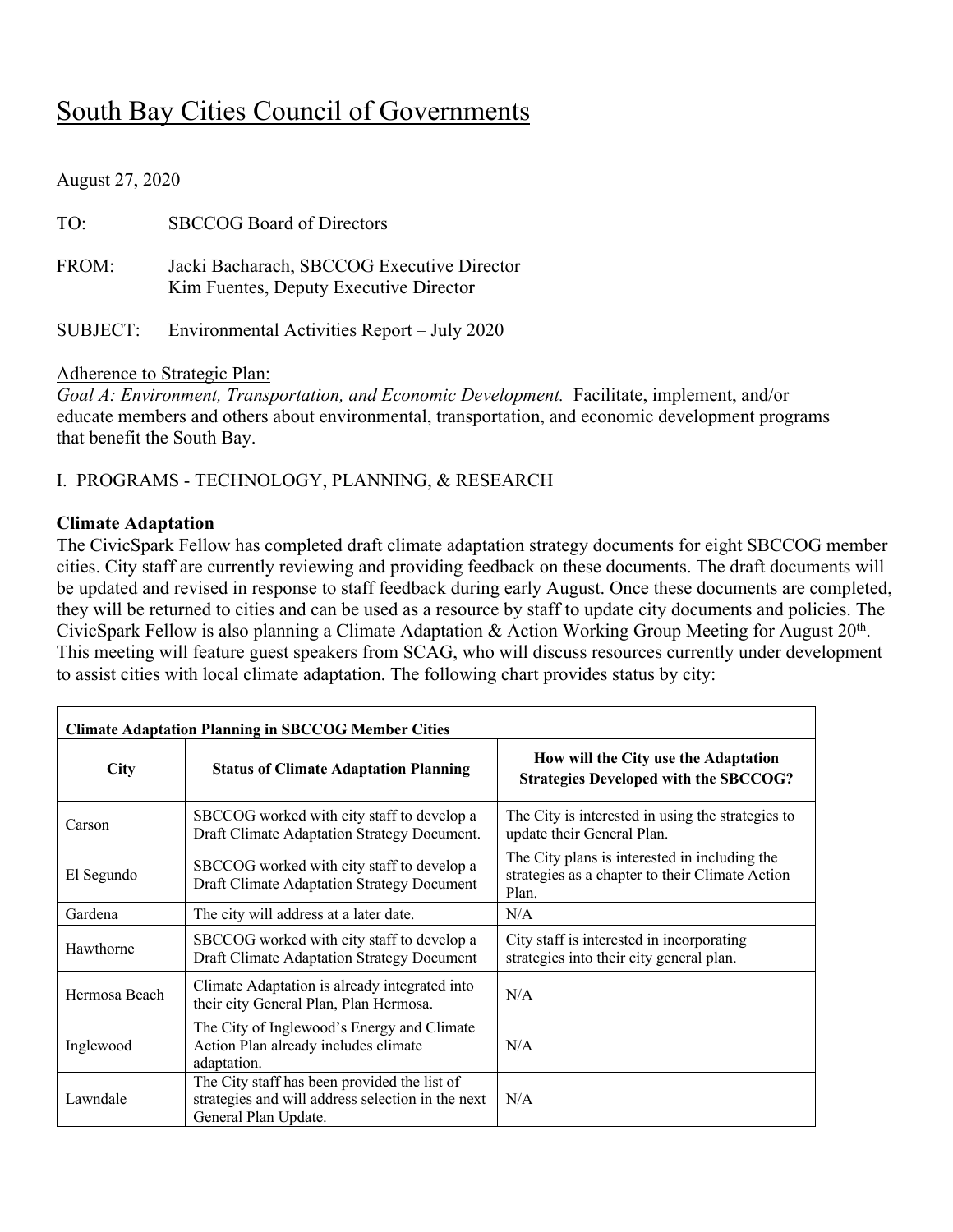| Lomita                                 | The City staff has been provided the list of<br>strategies and will address selection when the<br>General Plan-Safety Element is updated. | N/A                                                                                                                                |
|----------------------------------------|-------------------------------------------------------------------------------------------------------------------------------------------|------------------------------------------------------------------------------------------------------------------------------------|
| Los Angeles                            | The City has already integrated climate change<br>adaptation into various city plans.                                                     | N/A                                                                                                                                |
| Manhattan Beach                        | The City was already in the process of<br>developing in-house a Climate Action and<br>Adaptation Plan.                                    | N/A                                                                                                                                |
| Palos Verdes<br>Estates                | SBCCOG worked with city staff to develop a<br>Draft Climate Adaptation Strategy Document.                                                 | The City is interested in using the strategies to<br>update their General Plan-Safety Element and<br>Local Hazard Mitigation Plan. |
| Rancho Palos<br>Verdes                 | SBCCOG worked with city staff to develop a<br>Draft Climate Adaptation Strategy Document.                                                 | The City is interested in including the strategies<br>as a chapter to their Emissions Reduction<br>Action Plan.                    |
| Redondo Beach                          | Climate Change is already part of the City's<br>Draft Local Hazard Mitigation Plan.                                                       | N/A                                                                                                                                |
| <b>Rolling Hills</b>                   | SBCCOG worked with city staff to develop a<br>Draft Climate Adaptation Strategy Document                                                  | The City has not decided how to move forward.                                                                                      |
| <b>Rolling Hills</b><br><b>Estates</b> | SBCCOG worked with city staff to develop a<br>Draft Climate Adaptation Strategy Document.                                                 | The City is interested in using the strategies to<br>update their General Plan-Sustainability<br>Element.                          |
| Torrance                               | SBCCOG worked with city staff to develop a<br>Draft Climate Adaptation Strategy Document.                                                 | The City plans to use the strategies to create a<br>Climate Adaptation Plan.                                                       |

#### **Water Conservation**

West Basin Municipal Water District Programs (West Basin) *Contract year is July 1, 2020 through June 30, 2021*

#### Task 1. Educational Outreach Support

*Exhibit Events*

*Contract goal:* 100 exhibit events, presentations, workshops, networking opportunities, etc. *Status of goal:* 7 exhibit events, presentations, workshops, networking opportunities, etc. as of the month of July 2020

Staff continues to work with West Basin and community event planners to identify opportunities to provide information virtually.

### *Water Bottle Filling Station Program*

*Contract goal:* To assist with identifying locations for stations. *Status:* Public sites are eligible to install two (2) water bottle filling stations per Tax ID.

SBCCOG staff continues promoting the program through social media and SBCCOG working groups.

### Task 2. Support for Workshops, Events, & Webinars

#### *Educational Classes*

*Contract goal*: 10 physical classes or webinars *Status of goal*: 1 completed (July 10 Summer Splash Lunch & Learn Water Use Efficiency virtual class); in-person classes are on hold

Staff continues to work with West Basin staff to hold classes via Zoom.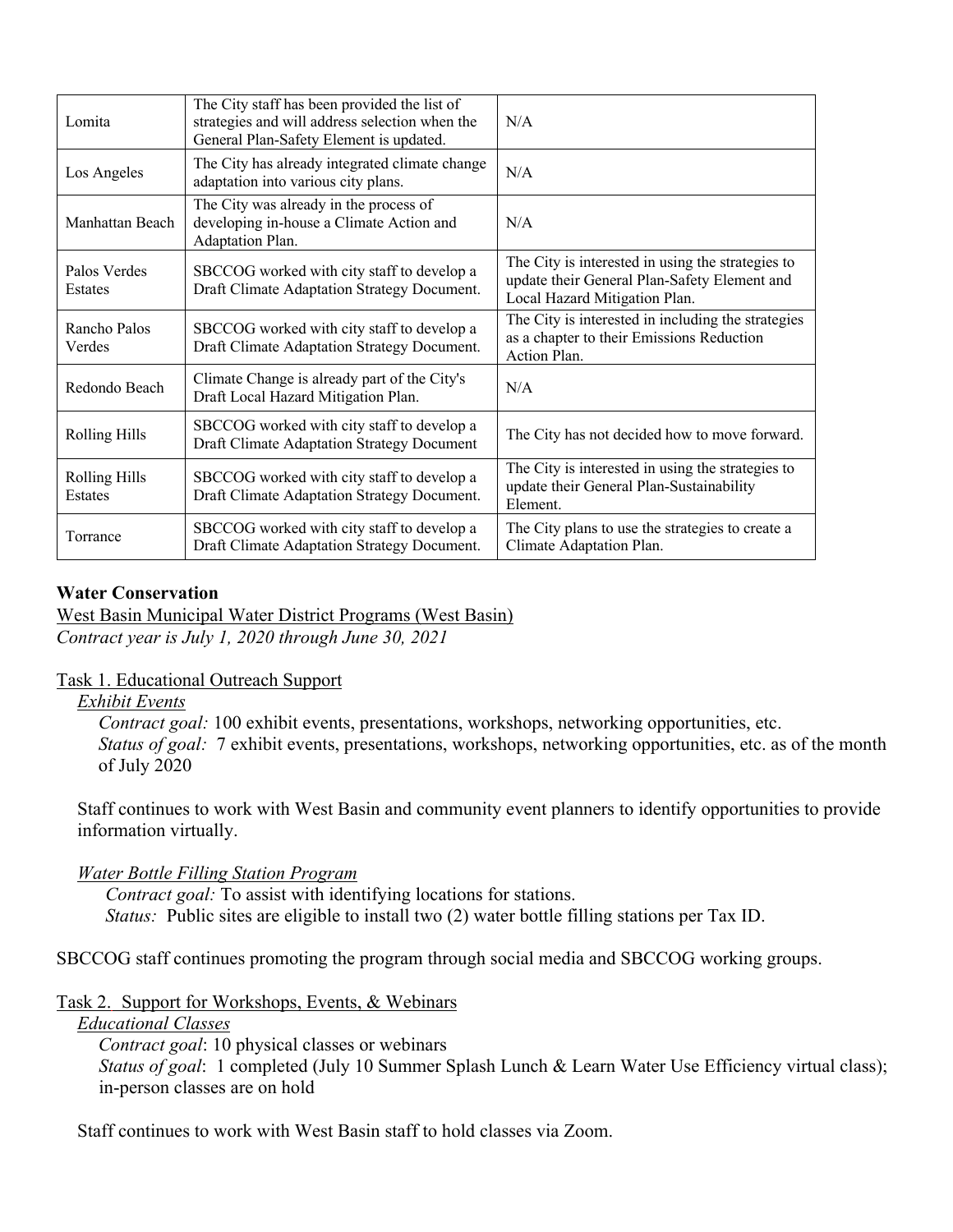#### *Rain Barrel Giveaway*

*Contract goal*: minimum of 5 and maximum of 6 events *Status of goal*: rain barrel events are on hold

SBCCOG staff continues to work on possible program enhancements which include discussing a rain barrel distribution event combined with a rain barrel purchase opportunity. Agencies involved include West Basin, Torrance, and LADWP. SBCCOG staff continues to follow up with partners and will have another meeting on August 13<sup>th</sup> to discuss next steps for addressing precautions taken against COVID-19 at potential future distribution events.

#### Task 3. Cash for Kitchens

*Contract goal*: distribute pre-rinse spray nozzles, sink flow restrictors, window clings, & program materials to 86 prior survey sites *Status of goal*: 0: outreach to business and agencies is on hold per West Basin

West Basin is temporarily postponing the Cash for Kitchens Program, including water efficiency surveys and outreach until further notice.

#### Task 5. Change & Save (DAC) Program

*Contract goal*: Receive, document, and track customer calls; assist customers with online survey; assist customers with applying for \$500 High-Efficiency Clothes Washer Rebate

*Status:* 500 surveys completed GOAL MET

Number of calls: 22 in July Number of surveys completed: 0 Number of customers assisted with rebate application: 22 in July

SBCCOG and Allegra staff (West Basin Contractor) successfully met the FY19-20 contract goal of completing 500 surveys. SBCCOG staff assisted in several ways such as: sending out e-blasts; utilizing SBESC website and social media platforms; sharing the program flyer at City virtual networking meetings; and following up with city staff on referrals and further distribution of Change & Save flyers through their contact database as well as ensuring posting on City website for interested residents.

A team check-in meeting was held on July  $27<sup>th</sup>$  to review the final report on surveys: SBCCOG completed 46 surveys; 500 water saving devices were distributed; and 50 photos of installed water kits were received. Water saving device distribution is on hold until the Fall. Residents are still encouraged to take the online survey and will have priority for receiving the water saving devices.

### Torrance Water

### *Contract year is July 1, 2020 through June 30, 2021*

Torrance is temporarily postponing the Cash for Kitchens Program, including outreach. SBCCOG staff has submitted the new contract for 2020-2021 and continues to follow up with city staff.

Water Replenishment District of Southern California (WRD) *Contract year is July 1, 2019-September 30, 2020.*

Ongoing promotion of WRD programs continues through the SBCCOG's e-newsletters and other social media channels.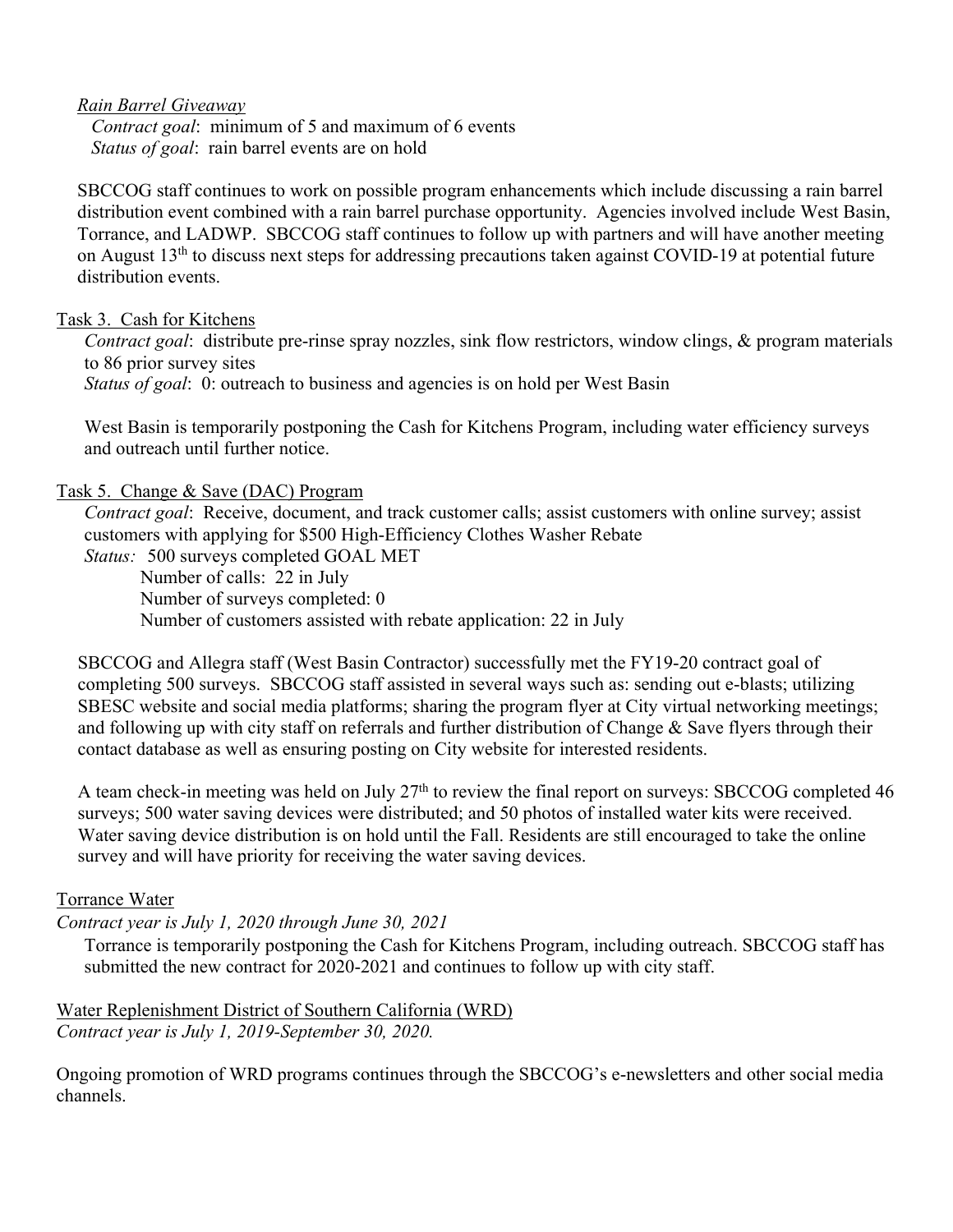### Sanitation Districts of LA County (LACSD) *Contract year is July 1, 2020-June 30, 2021*

SBCCOG staff has been working with LACSD staff to finalize the draft FY2020-21 contract.

Los Angeles Department of Water and Power (LADWP)

*Contract year is January 1-December 31, 2020. Contract goals*:

- 8-12 targeted special exhibit events *Status of goal*: 6 completed
- 1 training for SBCCOG Volunteers on LADWP programs *Status of goal*: To be scheduled after July 2020.
- 6-8 commercial kitchens to be identified for water assessments and conservation training *Status of goal*: Staff continues to work with business organizations to identify locations for future assessments and trainings. SBCCOG staff contacted LADWP staff to discuss the commercial kitchen assessments in District 15. A meeting will be scheduled the first week of August.

#### **Energy**

#### Energy Efficiency Partnership Program – Southern California Gas Company (SCG)

SBCCOG staff, along with the energy engineer, continues to work with cities to record gas accounts into Energy Star Portfolio Manager and benchmark facilities. Staff also is working with SCG staff to meet with South Bay School districts to discuss opportunities to receive incentives by implementing facility improvements. SBCCOG staff is also in discussions for potential new contract for 2020-21.

#### Energy Efficiency Partnership Program – Regional Energy Network (REN)

SBCCOG staff is coordinating with REN to meet with cities one-on-one in a virtual format over the next few months. These meetings with focus on identifying city priorities for energy efficiency projects.

### PACE

SBCCOG continues to promote PACE financing for homeowners.

<u>YGRENE:</u> Proceeds from Ygrene for 2020 Q1 = \$179.03. Total since the program start in 2015 = \$9,098.88. Payment for 2020 Q2 is expected in August 2020 and will be reported out in September 2020.

|                             | inception through May 2020      | <b>Total Lifetime Impacts from program -</b>                 | <b>Total Annual Impacts</b>                                        |                                                                |                                                                           |                                                                           |  |  |  |
|-----------------------------|---------------------------------|--------------------------------------------------------------|--------------------------------------------------------------------|----------------------------------------------------------------|---------------------------------------------------------------------------|---------------------------------------------------------------------------|--|--|--|
| District                    | Estimated<br>Job Years<br>Added | <b>Estimated Annual</b><br><b>Total Water Saved</b><br>(gal) | <b>Estimated Annual</b><br><b>Total Electricity</b><br>Saved (kWh) | Estimated<br><b>Annual Total</b><br>Natural Gas<br>Saved (ccf) | Estimated<br><b>Annual Total</b><br><b>Utility Bill</b><br>Savings $(\$)$ | <b>Estimated Annual</b><br><b>Total Carbon</b><br>Abated (metric<br>tons) |  |  |  |
| <b>Totals</b>               | 275.58                          | 4,709,302.19                                                 | 2,109,330.97                                                       | 426,865.14                                                     | 767.22                                                                    |                                                                           |  |  |  |
| Carson                      | 93                              | 1,517,686                                                    | 497,029                                                            | 12,143                                                         | \$112,177                                                                 | \$202                                                                     |  |  |  |
| El Segundo                  | 3                               | 118,646                                                      | 9,848                                                              | 86                                                             | \$2,489                                                                   | \$3                                                                       |  |  |  |
| Gardena                     | 32                              | 808,823                                                      | 313,424                                                            | 3,507                                                          | \$58,022                                                                  | \$105                                                                     |  |  |  |
| Hawthorne                   | 32                              | 435,615                                                      | 210,144                                                            | 5,592                                                          | \$44,795                                                                  | \$88                                                                      |  |  |  |
| Inglewood                   | 26                              | 269,145                                                      | 156,075                                                            | 3,459                                                          | \$31,819                                                                  | \$61                                                                      |  |  |  |
| Lomita                      | 4                               | 46,770                                                       | 42,078                                                             | 222                                                            | \$8,118                                                                   | \$13                                                                      |  |  |  |
| Los Angeles<br>District 15* | 58                              | 803,203                                                      | 583,712                                                            | 7,129                                                          | \$112,431                                                                 | \$198                                                                     |  |  |  |
| Redondo Beach               | 7                               | 57,089                                                       | 87,323                                                             | 1,679                                                          | \$18,100                                                                  | \$33                                                                      |  |  |  |
| Rolling Hills<br>Estates    | $\overline{2}$                  | 188,580                                                      | 1,995                                                              | 31                                                             | \$1,358                                                                   | \$1                                                                       |  |  |  |
| Torrance                    | 19                              | 463,746                                                      | 207,703                                                            | 1,421                                                          | \$37,556                                                                  | \$64                                                                      |  |  |  |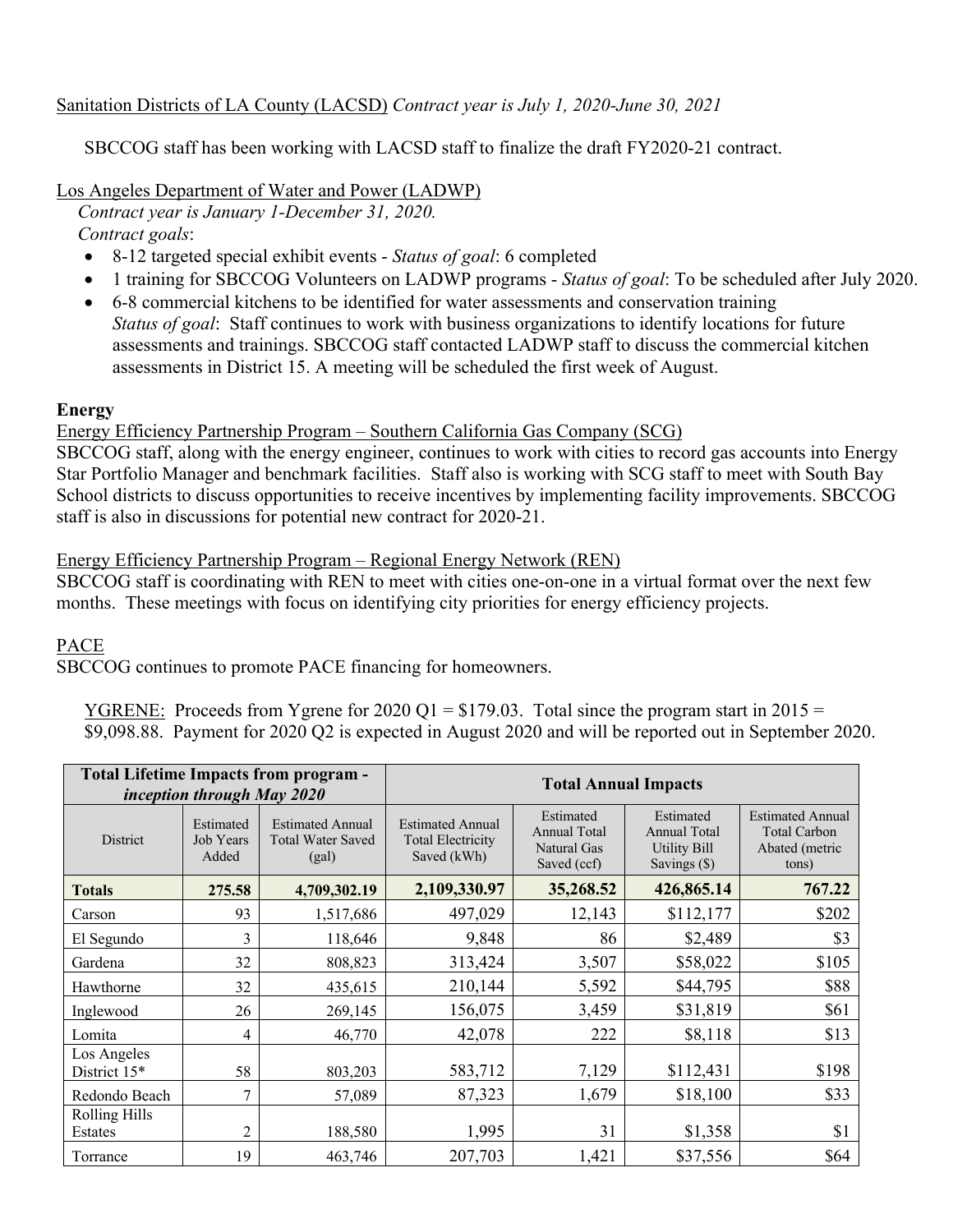HERO: As of Q4 2019, Western Riverside COG began issuing quarterly reports rather than monthly reports. Proceeds from HERO for  $2020 \text{ Q2} = $139.00$ . Total since program start in  $2014 =$ \$31,409.37. Proceeds for 2020 Q3 will be reported out in Nov 2020. Program Activity from beginning through end of FY20 are below:





**California HERO Activity Report South Bay Cities Council of Governments** Launch Date through June 30, 2020

#### Program Activity through June 30, 2020

|                              |                    |                    |                     |                     |                        |                 |                      |             | <b>Type of Products</b> |       |                  |                  |                         |                       |
|------------------------------|--------------------|--------------------|---------------------|---------------------|------------------------|-----------------|----------------------|-------------|-------------------------|-------|------------------|------------------|-------------------------|-----------------------|
|                              |                    | <b>Eligible</b>    | <b>Total</b>        |                     |                        |                 |                      |             |                         |       |                  |                  |                         |                       |
|                              |                    | <b>Housing</b>     | <b>Applications</b> | <b>Applications</b> |                        | <b>Funded</b>   |                      | <b>Jobs</b> |                         |       |                  | Solar kW         |                         | <b>Annual CO2</b>     |
| <b>Member</b>                | <b>Launch Date</b> | Units <sup>*</sup> | <b>Received</b>     | <b>Approved</b>     | <b>Approved Amount</b> | <b>Projects</b> | <b>Funded Amount</b> | Created***  | <b>Energy</b>           | Water | <b>Renewable</b> | <b>Installed</b> | <b>Annual kWh Saved</b> | <b>Reduced (Tons)</b> |
| Carson                       | 5/23/2014          | 21,478             | 2.109               | 1.350               | \$95,376,401           | 776             | \$20,100,475         | 181         | 1,311                   |       | 195              | 462              | 4,804,643               | 1,17                  |
| <b>El Segundo</b>            | 3/23/2014          | 4,227              | 57                  | 47                  | \$8,011,509            |                 | \$802,337            |             | 38                      |       |                  | 11               | 179,100                 | л                     |
| Gardena                      | 5/23/2014          | 12,413             | 728                 | 472                 | \$32,791,611           | 260             | \$6,476,806          |             | 428                     | 27    | Ф                | 82               | 1,276,299               | 30                    |
| Hawthome                     | 5/23/2014          | 11,772             | 577                 | 410                 | \$32,374,703           | 236             | \$5,531,072          |             | 381                     |       | М                | 88               | 1,215,334               | 29                    |
| <b>Hermosa Beach</b>         | 3/23/2014          | 6,314              | 57                  | 42                  | \$8,829,948            | 21              | \$393,397            |             | 33                      |       | 10               | 23               | 100,357                 | z                     |
| Inglewood                    | 5/23/2014          | 19,071             | 1,408               | 912                 | \$64,966,777           | 511             | \$13,324,985         | 120         | 841                     | 54    | 50               | 117              | 2,438,580               | 58                    |
| Lawndale                     | 5/23/2014          | 5,272              | 165                 | 107                 | \$8,428,627            | 52              | \$1,414,115          |             | 92                      |       | 12               | 30               | 287,312                 |                       |
| Lomita                       | 5/23/2014          | 4,619              | 116                 | 93                  | \$8,855,153            | 48              | \$1,187,680          |             | 77                      |       | 14               | 39               | 325,459                 | я                     |
| <b>Manhattan Beach</b>       | 5/28/2015          |                    | 96                  | 82                  | \$18,405,913           | 41              | \$1,346,576          |             |                         |       | 26               | 93               | 442,439                 | 11                    |
| <b>Palos Verdes Estates</b>  | 5/28/2015          |                    | 38                  | 34                  | \$7,316,281            |                 | \$527,780            |             |                         |       |                  |                  | 78,276                  |                       |
| <b>Rancho Palos Verdes</b>   | 5/23/2014          | 14,837             | 232                 | 198                 | \$32,066,375           | 94              | \$2,979,969          |             | 166                     |       | 24               | 87               | 790.783                 | 19                    |
| Redondo Beach                | 3/24/2015          | 20,477             | 193                 | 156                 | \$20,715,106           | 79              | \$1,561,997          |             | 115                     |       | 18               | 37               | 442,331                 | 10                    |
| <b>Rolling Hills</b>         | 5/23/2014          | 706                |                     |                     | \$1,631,678            |                 | \$119,637            |             |                         |       |                  |                  | 995                     |                       |
| <b>Rolling Hills Estates</b> | 5/23/2014          | 3,104              | 48                  | 41                  | \$7,918,414            | 23              | \$868,135            |             | 29                      |       | 10               | 46               | 210,979                 |                       |
| Torrance                     | 5/23/2014          | 37,971             | 760                 | 608                 | \$65,859,583           | 345             | \$8,023,502          |             | 494                     | 35    | 112              | 271              | 2,152,538               | 53.                   |
| <b>Total</b>                 |                    | 162.461            | 6.590               | 4.558               | 413,748,079            | 2.525           | 64.858.462           | 582         | 4.093                   | 258   | 569              | 1.405            | 14.745.424              | 3.616                 |

using units based off Total Single Family I nt of Finance City/County Population and He sing Estimates, 1/1/2013. \*\* 1 job for every \$117,000 invested

CA Green Business Network (CAGBN) & South Bay Green Business Assist Program (GBAP): (*Contract period: Torrance – June 30, 2021; Hawthorne - Ongoing*)

CAGBN –The new goal is to certify 10 businesses in each city. SBCCOG staff continues to identify, certify, and assist businesses as well as promote the program through social media.

*Contract goals - City of Hawthorne*: 10 certified green businesses; *Status of goals*: 0 certified businesses *Contract goals - City of Torrance*: 10 certified green businesses; *Status of goals*: 1 certified business

GBAP - SBCCOG continues to provide information to local businesses on opportunities to implement sustainability programs. In addition, businesses received information on the status of our utility partners operations during the COVID-19 pandemic.

As businesses are certified through CAGBN, they also become GBAP participants. GBAP by city: Torrance (60), Lawndale (27), Hawthorne (43), Redondo Beach (16), El Segundo (15), Gardena (15), Carson (12), Inglewood (10), Manhattan Beach (8), Palos Verdes Estates (7), Rancho Palos Verdes (7), Hermosa Beach (5), Rolling Hills Estates (4), Lomita (3), Lennox (2), and Los Angeles County – Community of Westmont (1) for a total of **235** businesses in the program as of the end of July 2020.

#### **Transportation**

Shared Mobility Program (*Contract period July 1, 2019 – June 30, 2022*)

*Contract goals*: 72 outreach events; 36 vanpool, rideshare, telework meetings or events; 8 Marketing/Media Survey Engagements

*Status of goals*: 87 outreach events; 5 vanpool or rideshare meetings; 3 Survey Engagement